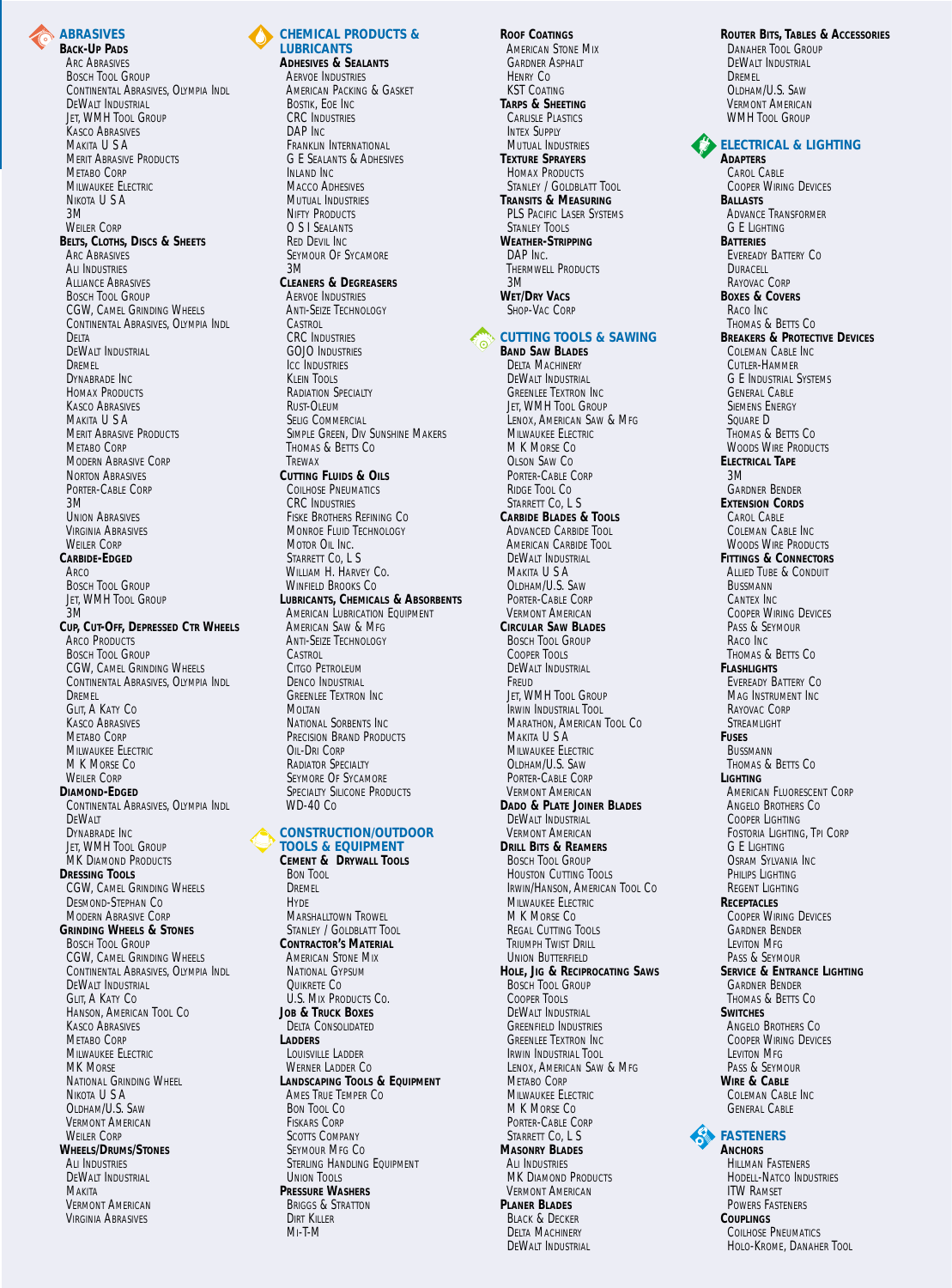LANCASTER THREADED PRODUCTS MIDLAND METAL MFG **COUPLING NUTS** CHICAGO HARDWARE & FIXTURE CO LANCASTER THREADED PRODUCTS MIDWEST FASTENER CORP **DRYWALL SCREWS** MIDWEST FASTENER CORP SENCO PRODUCTS **EYE BOLTS** CHICAGO HARDWARE & FIXTURE CO HODELL-NATCO INDUSTRIES HOLO-KROME, DANAHER TOOL LANCASTER THREADED PRODUCTS **HEX & CAP NUTS** BRIGHTON BEST SOCKET SCREW HODELL-NATCO INDUSTRIES LANCASTER THREADED PRODUCTS MIDWEST FASTENER CORP **HEX & SQUARE HEAD BOLTS** BRIGHTON BEST SOCKET SCREW HODELL-NATCO INDUSTRIES MIDWEST FASTENER CORP THOMAS & BETTS CO **NAILS MAZE NAILS** NICHOLS WIRE PRIMESOURCE BUILDING PRODUCTS SENCO PRODUCTS **SCREWS & WASHERS** HILLMAN FASTENERS HODELL-NATCO INDUSTRIES MIDWEST FASTENER CORP **THREADED RODS** CHICAGO HARDWARE & FIXTURE CO HODELL-NATCO INDUSTRIES LANCASTER THREADED PRODUCTS STEELWORKS/BOLTMASTER THOMAS & BETTS CO **HAND TOOLS BARS, PRY & WRECKING** DASCO FULTON CORP MANN EDGE OLYMPIA INDUSTRIAL PLUMB, COOPER TOOLS STANLEY TOOLS VAUGHAN & BUSHNELL MFG **CHISELS** DASCO FULTON CORP KLEIN TOOLS OLYMPIA INDUSTRIAL S-B POWER TOOL STANLEY TOOLS WILTON, WMH TOOL GROUP **CLAMPS** ADJUSTABLE CLAMP CO AMERICAN TOOL CO POWERPRESS, AMERICAN TOOL CO SK HAND TOOL WILTON, WMH TOOL GROUP **CUTTERS, BOLT** ANGELO BROTHERS CO H K PORTER, COOPER TOOLS NUPLA CORP WILTON, WMH TOOL GROUP **CUTTERS, CABLE** BAHCO NORTH AMERICA CHANNELLOCK INC GARDNER BENDER GREENLEE TEXTRON INC KLEIN TOOLS **CUTTERS, PIPE** DANAHER TOOL GROUP RIDGE TOOL CO WHEELER MFG, DIV OF REX INTL **FILES & RASPS** BON TOOL CO EAZYPOWER CORP. NICHOLSON, COOPER TOOLS EMPIRE LEVEL MFG GENERAL TOOLS MFG SK HAND TOOL VERMONT AMERICAN **HAMMERS / STRIKING TOOLS & TIPS** AMPCO SAFETY TOOLS

ESTWING

KLEIN TOOLS GARDNER MFG NUPLA CORP OLYMPIA INDUSTRIAL OSBORNE, C S & CO PLUMB, COOPER TOOLS VAUGHAN & BUSHNELL MFG **HAND SAWS** AMERICAN SAW GREAT NECK SAW MFG GREENLEE TEXTRON INC OLYMPIA INDUSTRIAL STANLEY TOOLS STARRETT CO, L S **HANDLES** AMES TRUE TEMPER CO GENERAL TOOLS MFG FLEISCHMANN HANDLE CO SEYMOUR MFG CO UNION TOOLS **HEX KEYS** ALLEN, DANAHER TOOL CHESCO, AMERICAN TOOL CO EKLIND TOOL KLEIN TOOLS MALCO PRODUCTS PRIMARK TOOL GROUP SK HAND TOOL **KNIVES & BLADES** AMERICAN SAFETY RAZOR FISKARS CORP HYDE MFG CO GENERAL TOOLS MFG GREAT NECK SAW MFG **NIFTY PRODUCTS** STANLEY TOOLS **MASONRY & DRYWALL TOOLS** ESTWING MFG HARRINGTON TOOL CO MARSHALLTOWN TROWEL CO OSBORNE, C S & CO VAUGHN & BUSHNELL MFG **PLIERS & NIPPERS** ANGLO AMERICAN CHANNELLOCK INC CRESCENT, COOPER TOOLS IRWIN INDUSTRIAL TOOL KLEIN TOOLS STANLEY TOOLS VISE-GRIP **SCRAPERS** AMES TRUE TEMPER CO **FTTORE** HARPER BRUSH WORKS UNION TOOLS **SCREWDRIVERS** CRESCENT, COOPER TOOLS KLEIN TOOLS OLYMPIA INDUSTRIAL STANLEY TOOLS WILTON, WMH TOOL GROUP **SHEARS & SNIPS** FISKARS CORP IRWIN INDUSTRIAL TOOL KLEIN TOOLS PROSNIP, AMERICAN TOOL CO WHEELER MFG, DIV OF REX INTL WISS, COOPER TOOLS **STAPLERS & STAPLES** ARROW FASTENER CO DESA INTL STANLEY-BOSTITCH **TOOL BOXES & CABINETS** AKRO-MILS DURHAM MFG KENNEDY MFG LYON WORKSPACE PRODUCTS MILWAUKEE ELECTRIC PLANO MOLDING CO WATERLOO INDUSTRIES **TOOL POUCHES** CUSTOM LEATHERCRAFT KLEIN TOOLS MCGUIRE-NICHOLAS CO OCCIDENTAL LEATHER INC ROOSTER PRODUCTS **VISES** ADJUSTABLE CLAMP CO. AMERICAN TOOL CO

DANAHER TOOL GROUP OLYMPIA INDUSTRIAL WHEELER MFG, DIV OF REX INTI WILTON, WMH TOOL GROUP **WIRE STRIPPERS** BAHCO NORTH AMERICA GARDNER BENDER **GREENLEE TEXTRON INC.** KLEIN TOOLS **SK HAND TOOL WRENCHES** CRESCENT, COOPER TOOLS DANAHER TOOL GROUP KLEIN TOOLS OLYMPIA INDUSTRIAL RIDGE TOOL CO SK HAND TOOL STANLEY TOOLS WRIGHT TOOL CO **HARDWARE CABINET** AMEROCK CORP KNAPE & VOGT MFG LIBERTY HARDWARE NATIONAL MFG STANLEY HARDWARE **DOOR & WINDOW** AA WINDOW PARTS & HARDWARE ACUDOR PRODUCTS ALECO **AMEROCK BASCO** CENTURY SPRING CORP KWIKSET NATIONAL MFG. **SCREEN TIGHT** THERMWELL PRODUCTS YALE SECURITY PRODUCTS **GARAGE DOOR** CENTURY SPRING CORP NATIONAL MFG. THERMWELL PRODUCTS **HINGES & HASPS** AMEROCK CORP LIBERTY HARDWARE MASTER LOCK NATIONAL MFG **LOCKS** AMERICAN LOCK **KWIKSET** MASTER LOCK NATIONAL MFG SARGENT MFG **SCHLAGE LOCK SECURITY BARS** JOHN STERLING CORP YALE SECURITY PRODUCTS **SNAPS & TURNBUCKLES** CAMPBELL CHAIN, COOPER TOOLS CHICAGO HARDWARE NATIONAL MFG **SPRINGS & WIRE GOODS** CENTURY SPRING CORP CHICAGO HARDWARE & FIXTURE CO DIAMOND WIRE SPRING CO **HEATING, COOLING & VENTILATION DUCTS & VENTING** ABC INDUSTRIES LAMBRO INDUSTRIES **FANS & EXHAUSTS** AIR KING VENTILATION PRODUCTS AIRMASTER FAN CO AMERIC CORP J & D MFG SCHAEFER VENTILATION EQUIPMENT TPI CORP **FILTERS** AIR FLOW TECHNOLOGY AMERICAN AIR FILTER **PRECISIONAIRE** THERMWELL PRODUCTS 3M **HEAT TAPE & PIPE INSULATION** EASY HEAT INC HARVEY CO, WILLIAM H THERMWELL PRODUCTS

UNITED TAPE CO **HEATERS** DESA INTL **HONEYWELL PATTON ELECTRIC** TPI CORP **PORTABLE & SPACE HEATERS** DESA INTL LAKEWOOD ENGINEERING MR. HEATER SCHAEFER VENTILATION EQUIPMENT **THERMOSTATS & CONTROLS HONEYWELL** WHITE-RODGERS **HOSE & ACCESSORIES** 



ABBOTT RUBBER CO CAMPBELL HAUSFELD COILHOSE PNEUMATICS HOSE SOURCE SP SYSTEMS TOLCO CORP **REELS COXREELS** DURO MFG CO HBD INDUSTRIES REELCRAFT INDUSTRIES REEL QUICK INC

## **JANITORIAL & CLEANING**

**BROOMS & DUST PANS** ABCO PRODUCTS CONTINENTAL COMMERCIAL EX-CELL METAL PRODUCTS HARPER BRUSH WORKS IMPACT PRODUCTS RUBBERMAID COMMERCIAL SYR (SCOT YOUNG RESEARCH) **BRUSHES** ETTORE PRODUCTS HARPER BRUSH WORKS REMCO PRODUCTS RUBBERMAID COMMERCIAL WEILER CORP **CARPET & UPHOLSTERY CLEANERS** BIG D INDUSTRIES BISSELL HOMECARE CARROLL COMPANY CLEAN CONTROL CORP RECKITT BENCKISER **SELIG COMMERCIAL** 3M COMMERCIAL **CLEANING CHEMICALS** CARROLL COMPANY CLOROX CO COLGATE PALMOLIVE COTTO-WAXO CO DIVERSEYLEVER FRANKLIN, DIV CLEANING TECHNOLOGIES ITW DYKEM/DYMON JOHNSON WAX LUNDMARK WAX MOTSENBOCKER'S LIFT OFF ORANGE GLO PRO RECKITT BENCKISER PRO **SELIG COMMERCIAL** SIMPLE GREEN, DIV SUNSHINE MAKERS 3M COMMERCIAL TREWAX, A CARROLL COMPANY **DEBRIS CHUTES** CHUTES INTL **DETERGENTS** COLGATE PALMOLIVE DIVERSEYLEVER RECKITT BENCKISER **DISINFECTANTS & FRESHENERS** CLOROX CO FRESH PRODUCTS **JOHNSON WAX** RECKITT BENCKISER RUBBERMAID COMMERCIAL SIMPLE GREEN, DIV SUNSHINE MAKERS **FLOOR EQUIPMENT & ACCESSORIES** GLIT (CONTINENTAL COMMERCIAL) KENT/EUROCLEAN 3M COMMERCIAL **HYGIENE PRODUCTS** FRESH PRODUCTS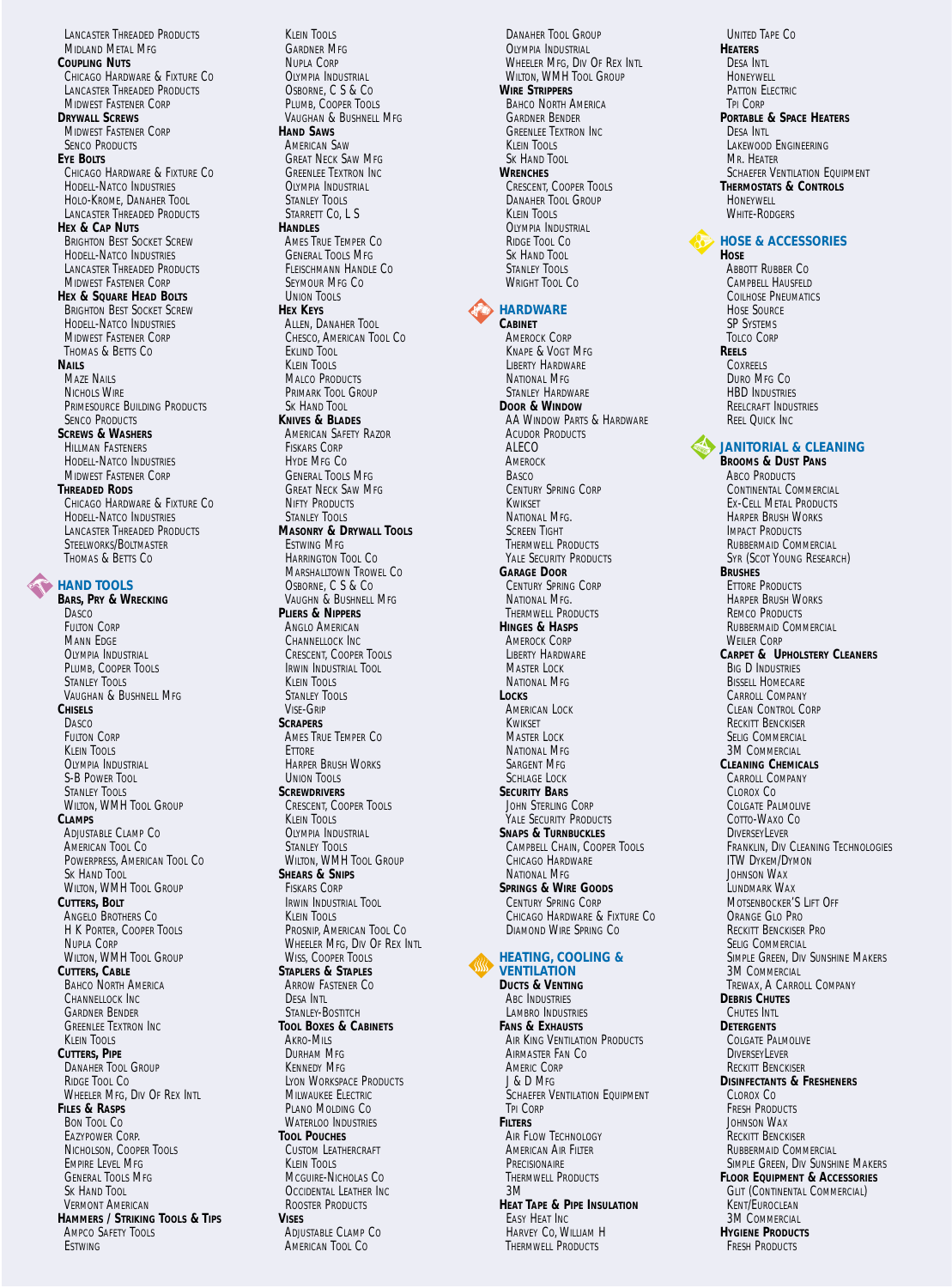HOSPITAL SPECIALTY CO **MATS & MATTING** CROWN MATS & MATTING SPILLTECH 3M COMMERCIAL **MOPS & BUCKETS** ABCO PRODUCTS CONTINENTAL MFG FLO-PAC CORP HARPER BRUSH WORKS **IMPACT PRODUCTS** RUBBERMAID COMMERCIAL SYR (SCOT YOUNG RESEARCH) **PAPER PRODUCTS** FORT JAMES GEORGIA-PACIFIC CORP HOSPITAL SPECIALTY CO KIMBERLY-CLARK REDISTRIBUTORS OF AMERICA **SOAPS & SKIN CARE** COLGATE PALMOLIVE GOJO INDUSTRIES **ITW DYKEM /DYMON** KIMBERLY-CLARK RECKITT BENCKISER **SMOKING URNS** EX-CELL METAL PRODUCTS HOSPITAL SPECIALTY CO JUSTRITE MFG RUBBERMAID COMMERCIAL UNITED RECEPTACLE **SQUEEGEES ABCO PRODUCTS** ETTORE PRODUCTS UNGER ENTERPRISES **TRASH CAN LINERS PITT PLASTICS TYCO PLASTICS UTILITY CARTS** RUBBERMAID COMMERCIAL **WASTE RECEPTACLES** CONTINENTAL MFG HOSPITAL SPECIALTY CO IMPACT PRODUCTS RUBBERMAID COMMERCIAL **WIPERS & RAGS** GOJO INDUSTRIES ITW DYKEM/DYMON KIMBERLY-CLARK MUTUAL INDUSTRIES **WACHINE TOOLS & ACCESSORIES DRILL PRESSES, LATHES & SAWS** DEWALT INDUSTRIAL JET, WMH TOOL GROUP RIDGE TOOL CO WHEELER MFG, DIV OF REX INTL WILTON, WMH TOOL GROUP **JIG BUSHINGS, FIXTURES & COMPONENTS** AMERICAN TOOL CO DANAHER TOOL GROUP S & W MFG CO **TOOL HOLDERS** AMERICAN TOOL CO DANAHER TOOL GROUP

## **MATERIAL HANDLING & STORAGE**

JET, WMH TOOL GROUP

**CARTS & HAND TRUCKS** AMERICAN POWER PULL BIL-JAX INC CONTINENTAL MFG FAULTLESS CASTER HILMAN ROLLERS JET, WMH TOOL GROUP LYON WORKSPACE PRODUCTS MODERN EQUIPMENT RUBBERMAID COMMERCIAL STERLING HANDLING EQUIPMENT WHEELER MFG, DIV OF REX INTL **CASTERS** ALBION INDUSTRIES **BASSICK CASTERS** FAULTLESS CASTER WESCO INDUSTRIAL PRODUCTS **CHAIN & ACCESSORIES** CAMPBELL CHAIN, COOPER TOOLS COLUMBUS MCKINNON FEHR BROS INDUSTRIES

INDUSCO WIRE ROPE & FITTINGS LACLEDE CHAIN MFG LIFT-ALL CO. PEERLESS CHAIN CO **CLAMPS & HOOKS** CHICAGO HARDWARE & FIXTURE CO FEHR BROS INDUSTRIES JET, WMH TOOL GROUP **CORDAGE** GREENLEE TEXTRON INC INDUSCO WIRE ROPE & FITTINGS MUTUAL INDUSTRIES **NIFTY PRODUCTS WELLINGTON HOISTS & WINCHES** AMERICAN POWER PULL COLUMBUS MCKINNON HARRINGTON HOISTS INDUSCO WIRE ROPE & FITTINGS JET, WMH TOOL GROUP LIFT-ALL CO MSA (MINE SAFETY APPLIANCE) OLYMPIA INDUSTRIAL **JACKS** AMERICAN POWER PULL GREENLEE TEXTRON INC HIGHLAND GROUP INDUSTRIES HILMAN ROLLERS MAASDAM POW'R-PULL MUTUAL INDUSTRIES SUMNER MFG **MAGNETS** INDUSTRIAL MAGNETICS **MASTER MAGNETICS LOAD BINDERS** AMERICAN POWER PULL CAMPBELL CHAIN, COOPER TOOLS COLUMBUS MCKINNON FEHR BROS INDUSTRIES INDUSCO WIRE ROPE & FITTINGS PEERLESS CHAIN CO **PACKING MATERIALS & EQUIPMENT** GERRARD PACKAGING SYSTEMS MANCO PRODUCTS **NIFTY PRODUCTS** 3M WESCO INDUSTRIAL PRODUCTS **RACKS, SHELVING & STORAGE** AKRO-MILS DURA-BILT PRODUCTS DURHAM MFG EDSAL MFG KENNEDY MFG LYON WORKSPACE PRODUCTS MODERN EQUIPMENT PLANO MOLDING CO. REPUBLIC STORAGE SYSTEMS RUBBERMAID COMMERCIAL SHURE MFG **SLINGS** AMERICAN POWER PULL CAMPBELL CHAIN, COOPER TOOLS COLUMBUS MCKINNON JET, WMH TOOL GROUP LIFT-ALL CO **TIE DOWNS, TOW CHAIN & STRAPS** CAMPBELL CHAIN, COOPER TOOLS KEEPER CORP **WIRE ROPE & ACCESSORIES** CAMPBELL CHAIN, COOPER TOOLS INDUSCO WIRE ROPE & FITTINGS **OFFICE SUPPLIES AUDIO ACCESSORIES & WIRE** COLEMAN CABLE INC. **GEMINI INDUSTRIES** GENERAL CABLE MOTOROLA **ELECTRONIC EQUIPMENT** CASIO INC BROTHER INTL SHARP ELECTRONICS CORP **PAPER** MEAD PRODUCTS INTERNATIONAL PAPER

WEYERHAEUSER WILLAMETTE INDUSTRIES **GENERAL OFFICE SUPPLIES** AVERY DENNISON

BIC CORP ESSELTE CORP FELLOWES MFG MANCO PRODUCTS MEAD PRODUCTS SANFORD INC 3M **PHONE CORDS, JACKS & ADAPTERS** COLEMAN CABLE INC GARDNER BENDER PASS & SEYMOUR WOODS WIRE PRODUCTS **PAINT & SUNDRIES ADDITIVES** FLOOD COMPANY ZINSSER & CO **BRUSHES & APPLICATORS** ABCO PRODUCTS FOAMPRO MFG LINZER PRODUCTS MARYLAND BRUSH CO PURDY CORP WARNER MFG WEILER CORP WOOSTER BRUSH **CAULK, GLAZE & SEALANTS** DAP INC G E SEALANTS & ADHESIVES INLAND INC. MACCO ADHESIVES **OSI** RED DEVIL INC 3M **CLEANERS** FLOOD COMPANY STAR BRONZE CO **COVERS & DROPCLOTHS** CARLISLE PLASTICS LEGGETT & PLATT KIMBERLY-CLARK **TYCO PLASTICS DRYWALL COMPOUNDS** CUSTOM BUILDING PRODUCTS DAP INC U.S. GYPSUM **FLOOR PAINT** MINWAX CO RUST-OLEUM **FOAM INSULATION** DOW CHEMICAL **MASONRY PAINT, STAIN & SEALER** DAP INC G E SEALANTS & ADHESIVES H&C CONCRETE STAIN RUST-OLEUM UNITED GILSONITE LABS **PRIMERS, POLYURETHANES & SEALERS** DEFT KRYLON DIVERSIFIED BRANDS MASTERCHEM INDUSTRIES MINWAX CO RUST-OLEUM STAR BRONZE CO UNITED GILSONITE LABS ZINSSER & CO **PAINT SPRAYERS & ACCESSORIES** WAGNER SPRAY TECH **SPRAY PAINT**

KRYLON DIVERSIFIED BRANDS RUST-OLEUM SHERWIN-WILLIAMS CO **STAINS** FLOOD COMPANY MINWAX CO OLYMPIC-PPG SAMUEL CABOT THOMPSON'S UNITED GILSONITE LABS **THINNERS & REMOVERS** MINWAX Co STAR BRONZE CO **SUNNYSIDE** 3M ZINSSER & CO **TOOLS** HOMAX PRODUCTS HYDE MFG CO **LEAKTITE** 

RED DEVIL INC

**PIPE, VALVES & FITTINGS** 

**PIPE, TUBING & FITTINGS** ANDERSON METALS CORP COILHOSE PNEUMATICS ELKHART PRODUCTS GENOVA PRODUCTS HOSE SOURCE INDUMAR PRODUCTS MIDLAND METAL MFG MUELLER INDUSTRIES NIBCO INC U.S. BRASS CORP./ZURN-QEST **VALVES** ANDERSON METALS CORP MIDLAND METAL MFG **NIBCO** SIMTECH INDUSTRIAL

## **PLUMBING**

**CLAMPS & CONNECTORS** BREEZE INDUSTRIAL **DISPOSERS** BRASS CRAFT IN-SINK-ERATOR **DRAIN & SEWER MACHINES** MILWAUKEE FLECTRIC RIDGE TOOL CO ROTHENBERGER U S A **DRAIN TOOLS** BRASS CRAFT COBRA PRODUCTS ELECTRIC EEL MFG **DRAINAGE TUBING & FITTINGS** ADVANCED DRAINAGE SYSTEMS **HANCOR EVAPORATIVE COOLERS** ADOBEAIR COOLERS B & K INDUSTRIES DIAL MFG. LITTLE GIANT PUMP CO SCHAEFER VENTILATION **FAUCETS & REPAIR PARTS** B & K INDUSTRIES BRASS CRAFT CHICAGO FAUCET CO DELTA / PEERLESS ELKAY MFG FLUIDMASTER INC MOEN INC PRICE PFISTER STERLING PLUMBING **ROOF FLASHINGS & BOOTS** GENOVA PRODUCTS IMPERIAL MFG **SINKS** ELJER INDUSTRIES STERLING PLUMBING **TOILETS, REPAIR & ACCESSORIES** B & K INDUSTRIES BRASS CRAFT ELJER INDUSTRIES FLUIDMASTER INC MANSFIELD PLUMBING OATEY CO HARVEY CO, WILLIAM H **TUB & SHOWER, REPAIR & ACCESSORIES** B & K INDUSTRIES BRASS CRAFT ELJER INDUSTRIES MOEN INC STERLING PLUMBING WHEDON PRODUCTS **URINALS, REPAIR & ACCESSORIES** ELJER INDUSTRIES HARVEY CO, WILLIAM H **WATER COOLERS** OASIS CORP **WATER HEATERS & ACCESSORIES** BRASS CRAFT RELIANCE WATER HEATER **WELL PUMPS & SUPPLIES** B & K INDUSTRIES BRADY PRODUCTS GENOVA PRODUCTS HICO FLEX BRASS CO